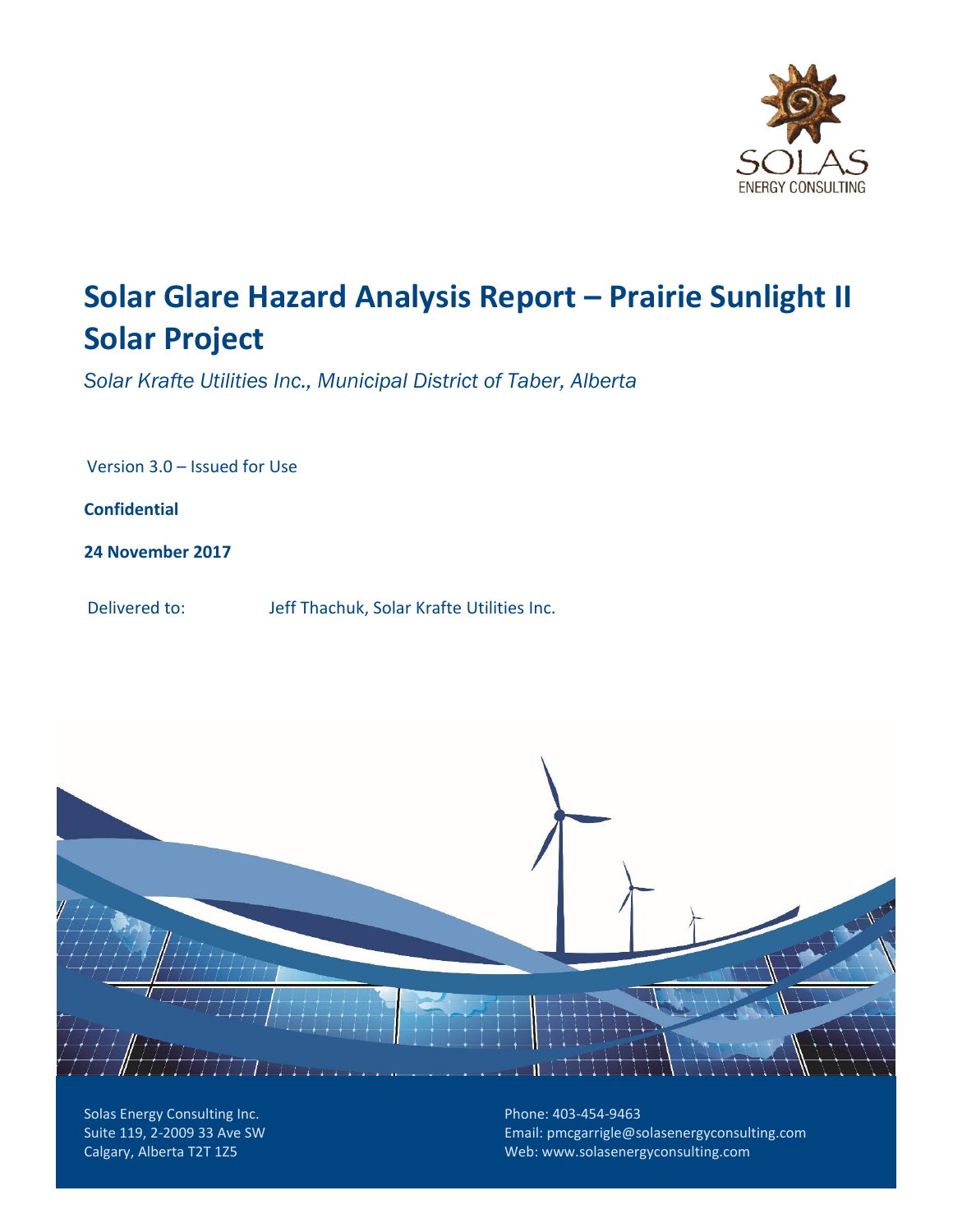

### **Acknowledgement**

Prepared by: Leonard Olien Jason Mah Paula McGarrigle

### **Document Purpose**

This report provides an assessment of glare hazard from the proposed Prairie Sunlight II Solar Project, MD of Taber, Alberta, Canada.

### **Document History**

#### **Prairie Sunlight II Solar Project Solar PV Glare Analysis**

| <b>Version</b>            | <b>Date</b>      | <b>Comments</b>                                                                                                                 |
|---------------------------|------------------|---------------------------------------------------------------------------------------------------------------------------------|
| $1.0 -$ Issued for Review | 20 June 2017     | Initial Version for Client Review                                                                                               |
| $2.0 -$ Issued for Review | 22 November 2017 | Updated Project details and name<br>change of project from SK Hull to<br>Prairie Sunlight II Solar Project Issued<br>for review |
| $3.0 -$ Issued for Use    | 24 November 2017 | Issued for Use                                                                                                                  |

### **Disclaimer**

While this document is believed to contain correct information, Solas Energy Consulting Inc. ("SOLAS") does not make any warranty, either expressed or implied, nor assumes any legal liability or responsibility for accuracy, completeness, methodology, usefulness, reliability, or current status of any material contained in this document ("Report"), nor shall SOLAS assume any liability with respect to any matter or information referred to or contained in the Report, nor shall any person relying on the Report ("Recipient") or any party to whom the Recipient provides the Report or information have any claim against SOLAS arising out of such Report. The interpretation of this or any other data or report related to this project is solely the responsibility of the client.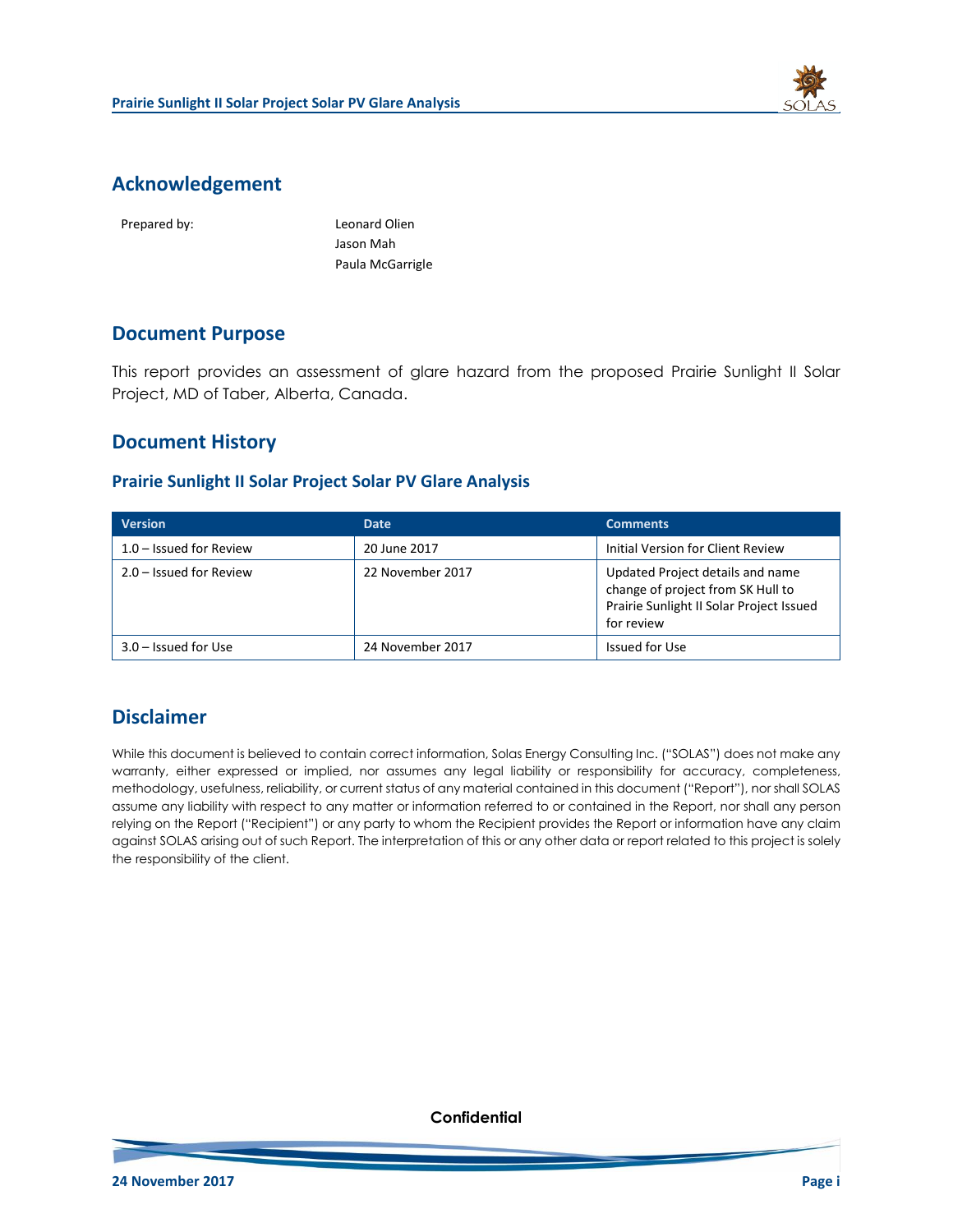

# **Table of Contents**

# **Table of Figures**

| Figure 1: Project Location – Prairie Sunlight II Solar Project and Proximity to the Town of Vauxhall and |  |
|----------------------------------------------------------------------------------------------------------|--|
|                                                                                                          |  |
|                                                                                                          |  |
| Figure 3: Prairie Sunlight II Solar Array with Observation Points 1-6, and Flight Paths 1 and 2 10       |  |
|                                                                                                          |  |

# **Table of Tables**

|--|--|

# **Table of Appendices**

Appendix A Forge Solar Modelling Assumptions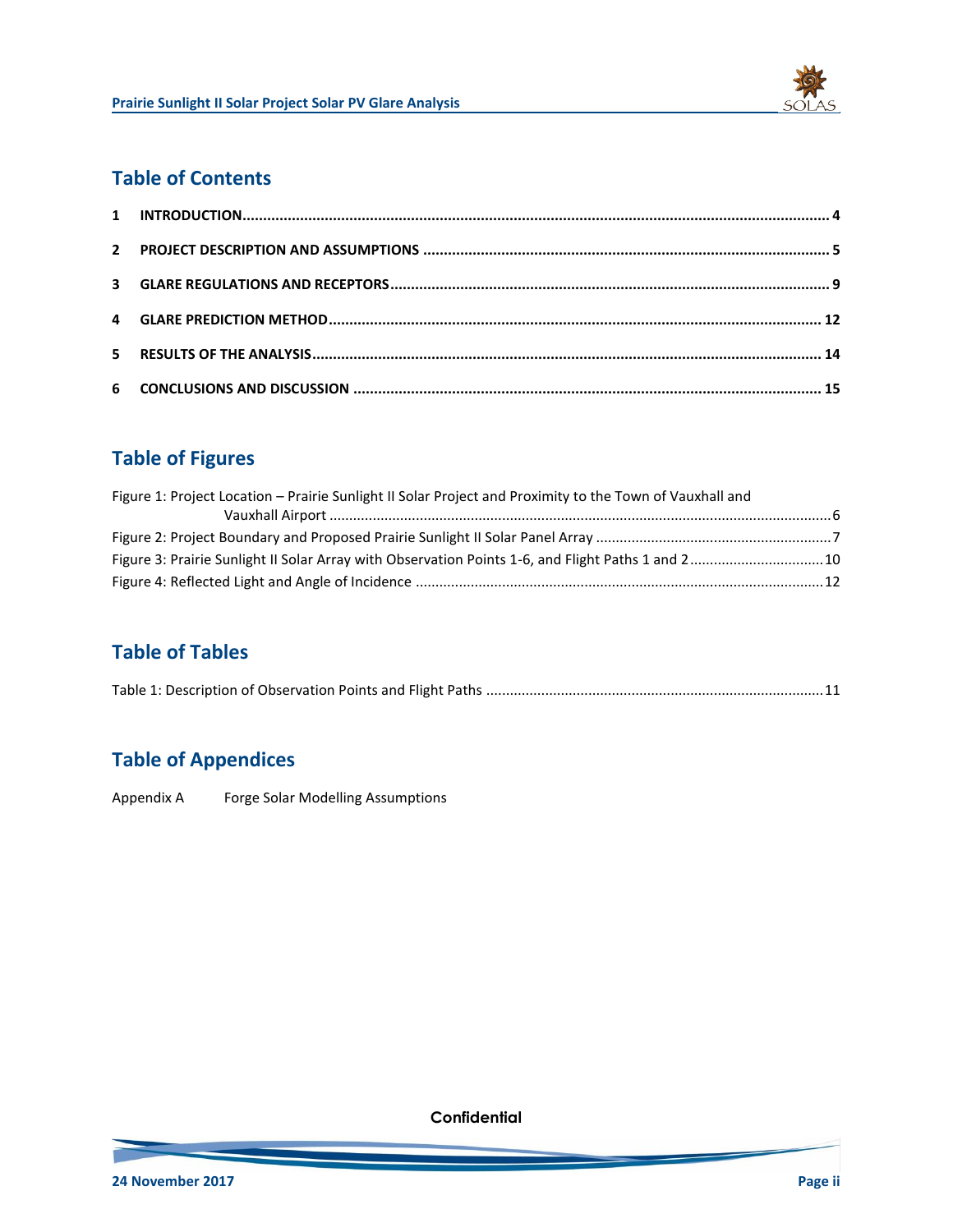

# **Glossary**

l.

| <b>Abbreviation or term</b> | <b>Definition</b>                                                                                                                      |  |
|-----------------------------|----------------------------------------------------------------------------------------------------------------------------------------|--|
| After-image                 | Visual image that persists after the stimulus that caused it has stopped.                                                              |  |
| <b>AUC</b>                  | Alberta Utilities Commission                                                                                                           |  |
| Azimuth                     | Horizontal angle of the Sun around an object – north is $0^\circ$ , east is 90 $^\circ$ , south is 180 $^\circ$ ,<br>and west is 270°. |  |
| FP                          | Flight path                                                                                                                            |  |
| $kW_{DC}$                   | <b>Kilowatts Direct Current</b>                                                                                                        |  |
| mrad                        | Measure of angle, 1/1000 <sup>th</sup> of a radian                                                                                     |  |
| $MW_{DC}$                   | <b>Megawatts Direct Current</b>                                                                                                        |  |
| OP.                         | Observation point                                                                                                                      |  |
| Subtended Angle             | Size of an object divided by the distance from the observer.                                                                           |  |
| W <sub>DC</sub>             | <b>Watts Direct Current</b>                                                                                                            |  |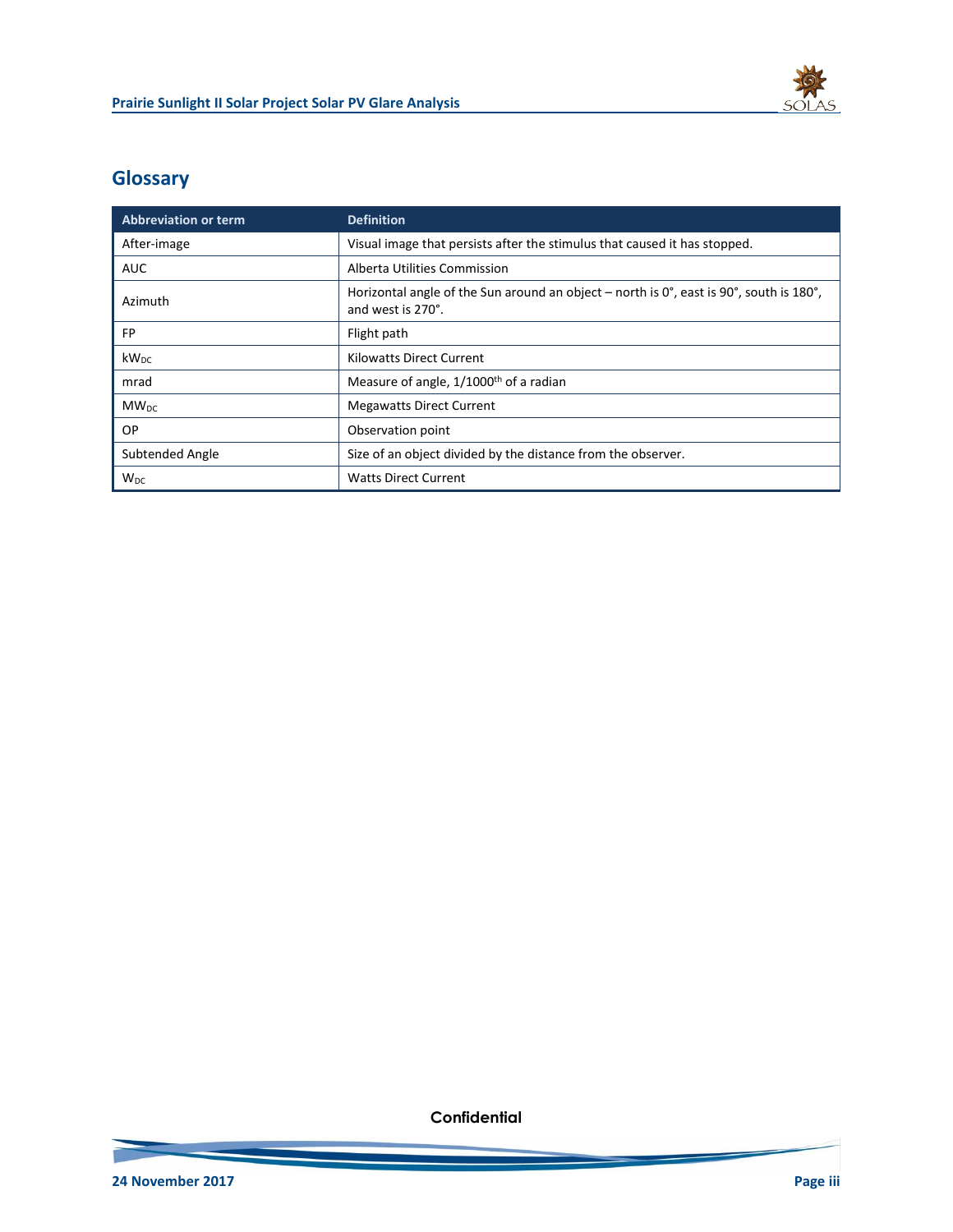

# **1 INTRODUCTION**

Solar Krafte Utilities Inc. (Solar Krafte) is developing a utility-scale solar photovoltaic system in southern Alberta. The  $29.4 \text{ MW}_{DC}$  solar photovoltaic (PV) plant called the Prairie Sunlight II Solar Project (Project) is located along Highway 875 near Highway 36 (Veterans Memorial Highway), and 8.5 kilometres southeast of the town of Vauxhall in the MD of Taber, Alberta.

Photovoltaic (PV) solar panels convert sunlight into electricity; however, up to 10 percent of the sunlight may be reflected into the surrounding areas 1. In certain situations, the reflected sunlight can produce a glint (a momentary flash of bright light) and glare (a continuous source of bright light) that may have a visual impact on individuals.

Solar Krafte retained Solas Energy Consulting Inc. (Solas) to conduct a glare analysis for observation points at nearby facilities, major roadways near the Project, and flight paths that may be affected. Solas performed an analysis from non-residential facilities, major roads and intersections adjacent to the Project, and flight paths at the Vauxhall Airport.

This report documents the potential for solar glare from the Project on individuals at the observation points.

<sup>1</sup> Solar Glare Hazard Analysis Tool (SGHAT) User's Manual v 1.0, Ho and Sims, Sandia National Laboratories, 2013.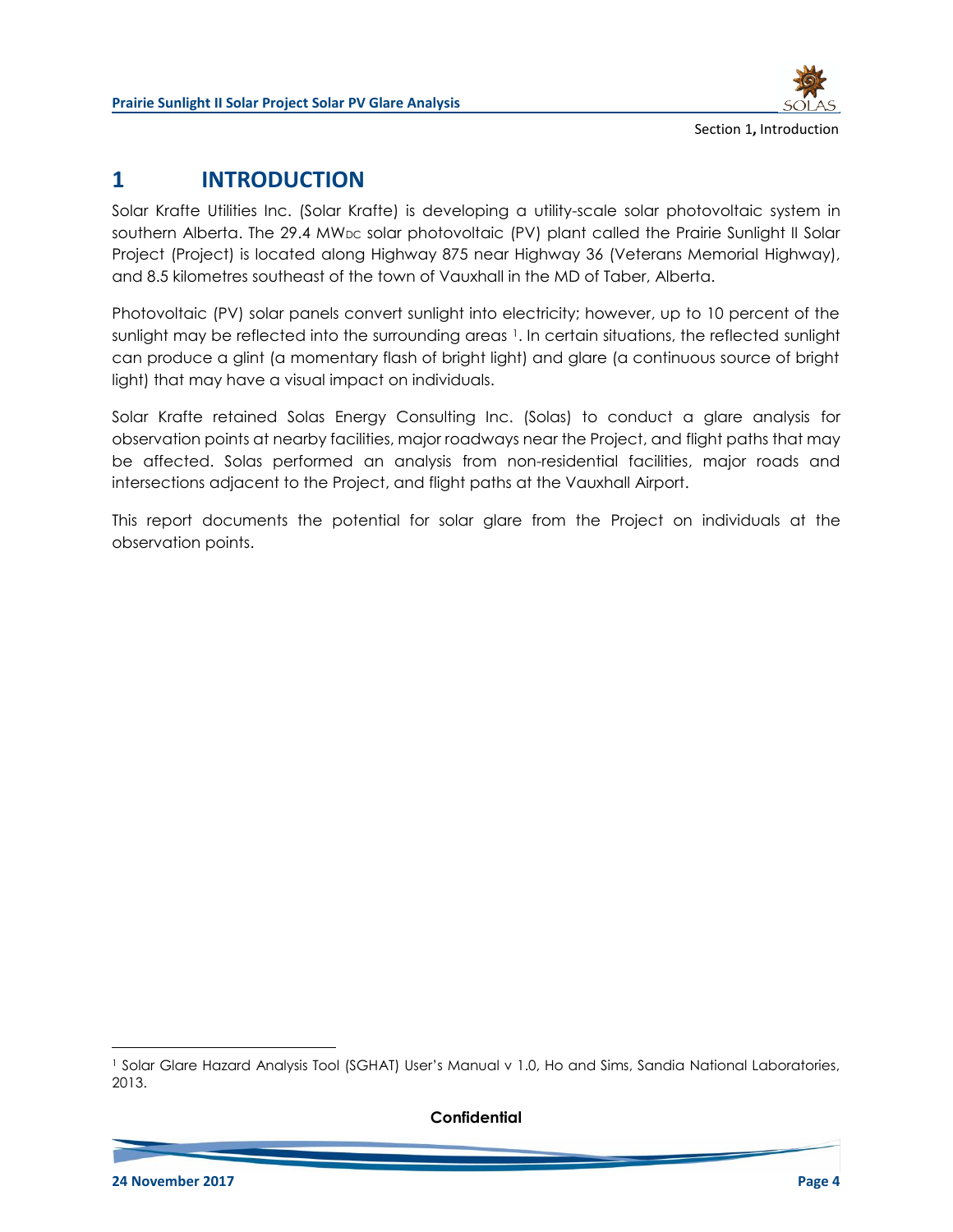

### **2 PROJECT DESCRIPTION AND ASSUMPTIONS**

The 29.4 MW<sub>DC</sub> Project is a ground-mounted, single-axis tracking solar PV array located on agricultural land. [Figure 1](#page-6-0) shows the Project's approximate location. The Project will connect to the distribution system, and is expected to be built in 2018-2019.

Highway 875 bounds the Project to the south, while Range Road 160 makes up the western boundary. Highway 36 (Veterans Memorial Highway) also lies to the west of the Project. The town of Vauxhall, with a population of 1,288 residents2, is located 8.5 kilometres (km) northwest of the Project. The Old Man River is located 4 kilometres to the southwest of the Project, and a stream is 2.5 kilometres west of the site. The remaining surrounding terrain is relatively flat, with few trees present.

The Vauxhall Airport is located 4 kilometres northwest of the Project, and is included in the glare analysis.

The Project will use approximately 245,100 solar PV panels of 120  $W_{DC}$  each. These panels will use a single-axis tracking system with tracking axes oriented one degree west of south (181 degrees azimuth). The tracking axis will be horizontal (parallel to the ground), and the panels will not have a vertical offset angle. The panel tracking angle will be limited to 60 degrees from horizontal in either direction. The tracking axis, located at the top of the racking, will be 2.00 metres above ground level. At full rotation, the edges of the panels will extend from 0.91 metres to 3.09 metres (3.0 feet to 10.0 feet) above ground level. 3

The Project integrates setbacks from property lines, irrigation canals, roads, highways, and oil and gas facilities.

l <sup>2</sup> 2016 Municipal Affairs Population List http://www.municipalaffairs.alberta.ca/documents/2016 Municipal Affairs\_Population\_List.pdf <sup>3</sup> Data provided by Solar Krafte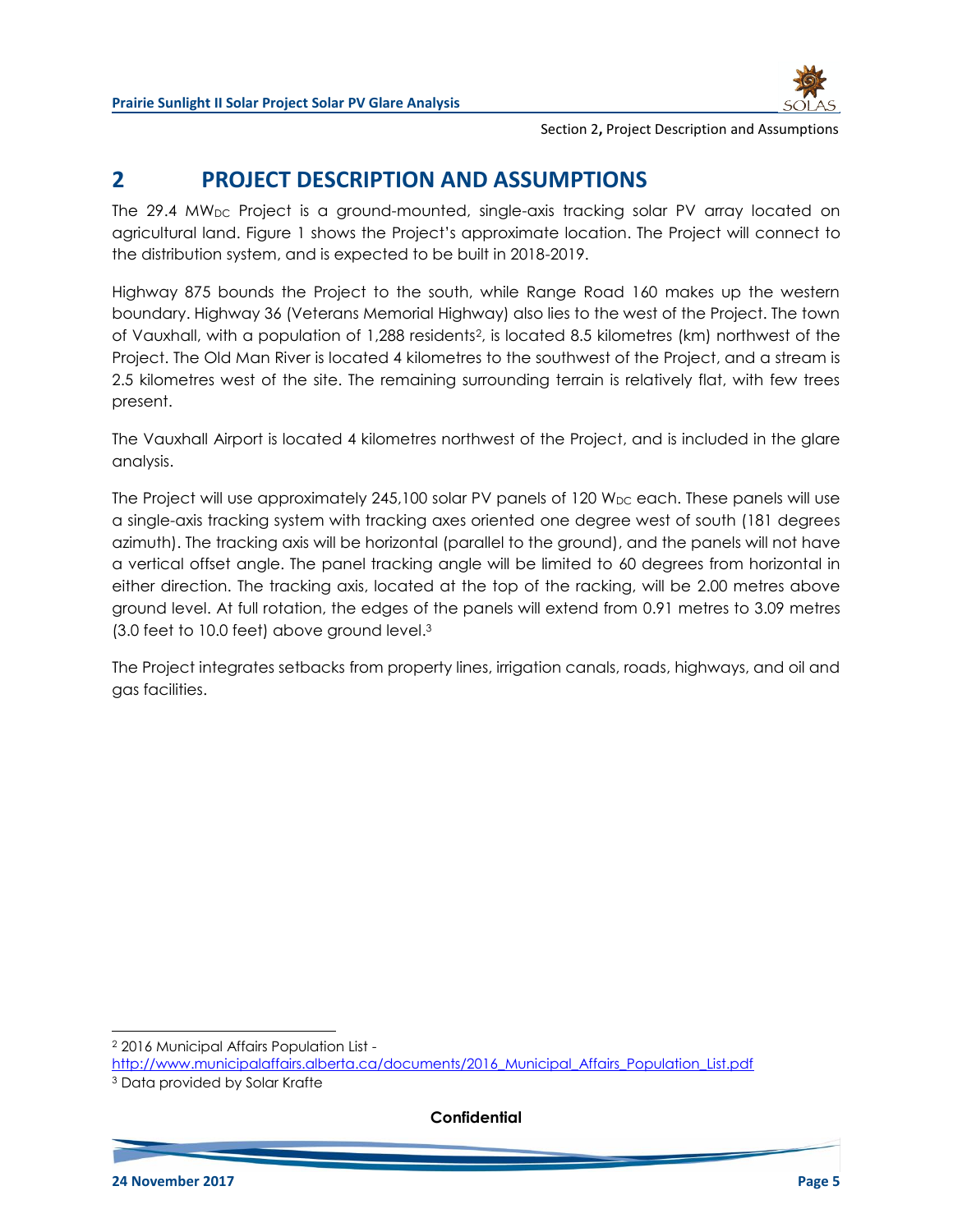



<span id="page-6-0"></span>*Figure 1: Project Location – Prairie Sunlight II Solar Project and Proximity to the Town of Vauxhall and Vauxhall Airport*

The Project is on approximately 159 acres of land. [Figure 2](#page-7-0) outlines the Project area in red and shows the solar array as the dark interior area.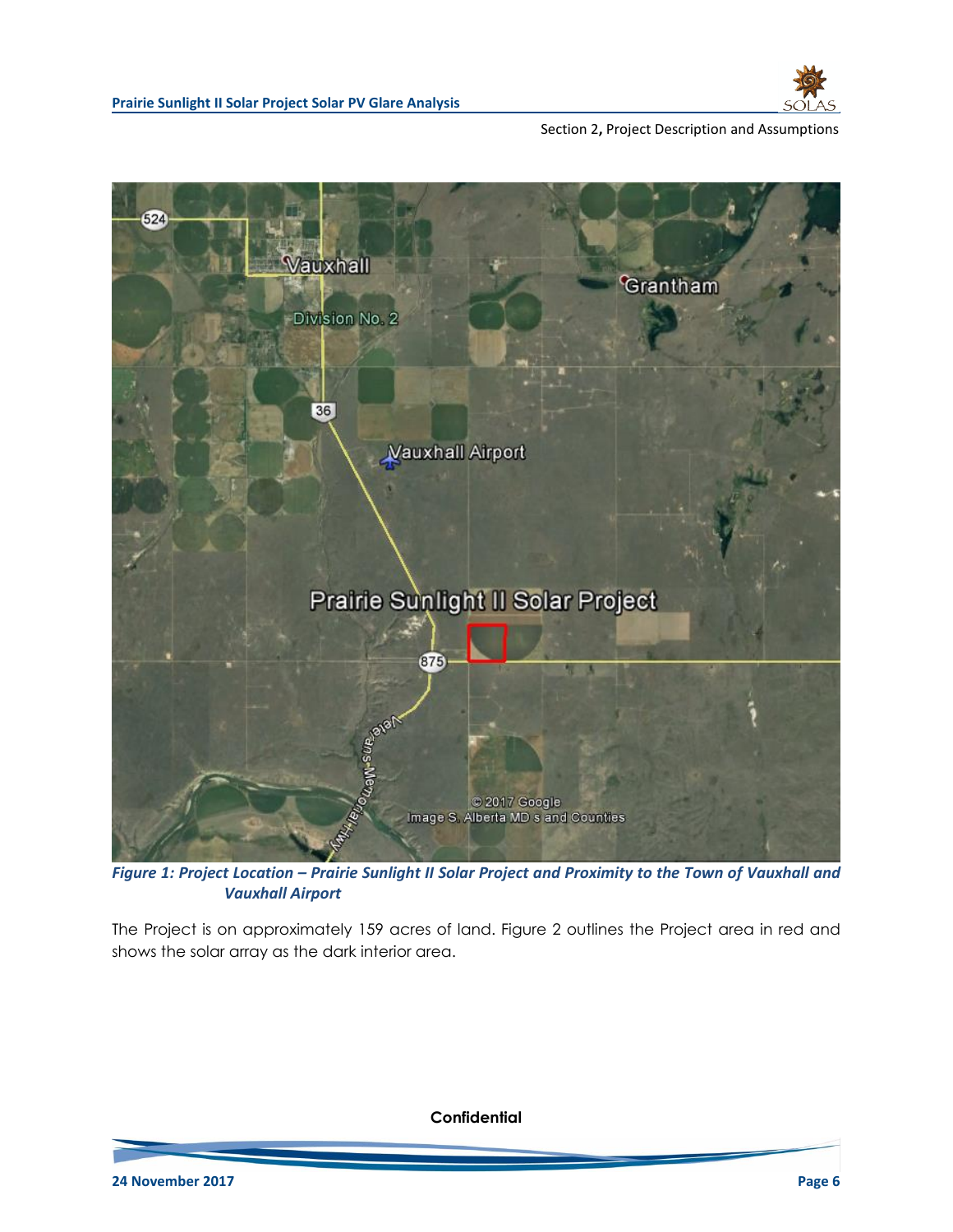



*Figure 2: Project Boundary and Proposed Prairie Sunlight II Solar Panel Array*

### <span id="page-7-0"></span>**2.1 Project Assumptions**

Solas assumed a constant elevation for the entire site to emulate the approximate grading that will occur during construction. A change of grade will modify the results from the glare analysis.

Solas used approximate locations for the vertices of the solar array in the analysis, as exact coordinates were not available. Solas assumed the bottom of the panels is 3.0 feet (0.91 metres)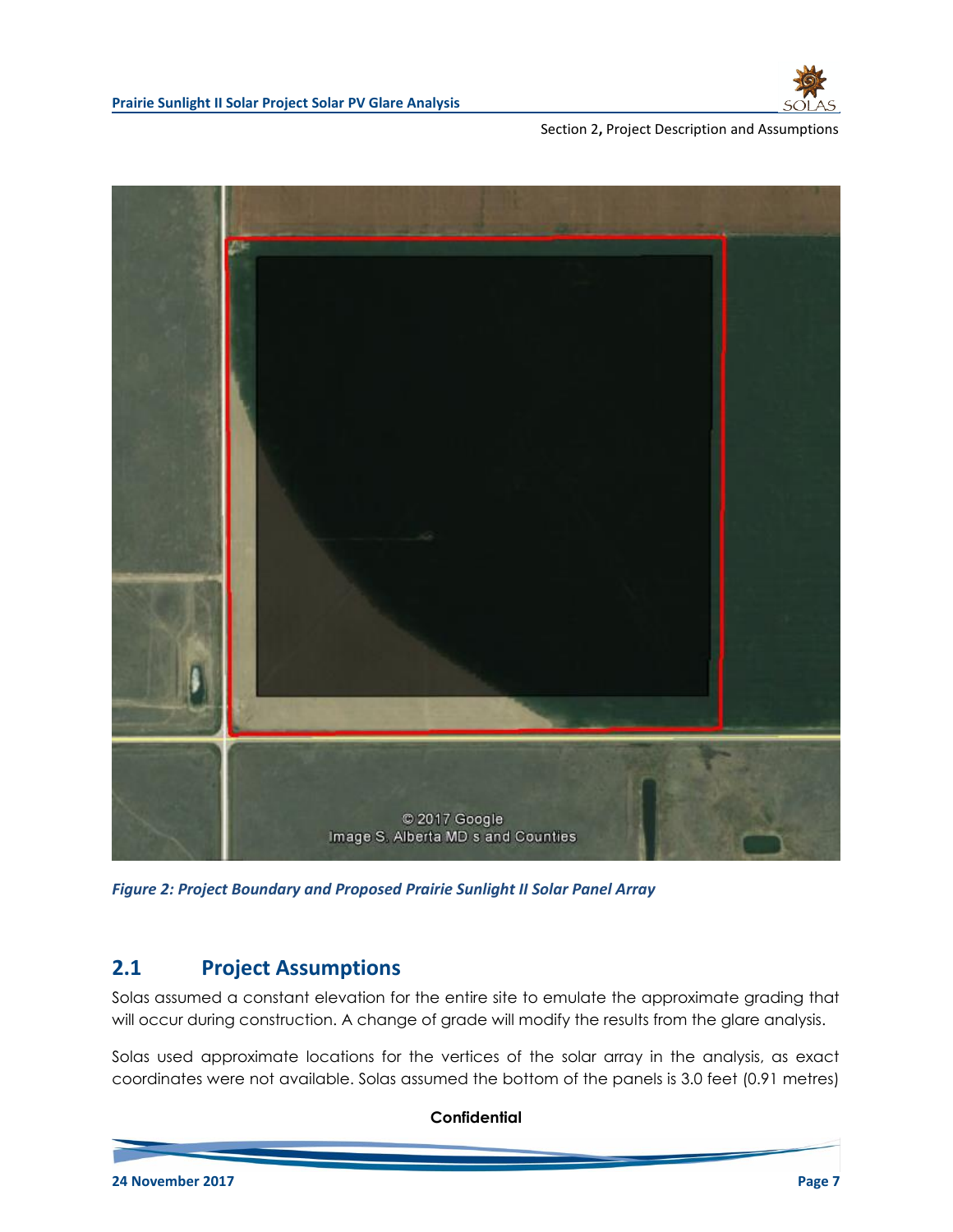

from the ground, while it assumed the top of the panels is 10.0 feet (3.09 metres) from the ground, when the panels are fully rotated (60 degrees from horizontal).

The model assumes the reflective surface lies in a plane defined by the array vertices, so the analysis is run at the top and bottom elevations to determine glare due to different parts of the panels. The analysis was also run at an elevation of 6.5 feet (2.00 metres) to help identify trends in the frequency and size of glare. Detailed input parameters and assumptions can be found in Appendix A.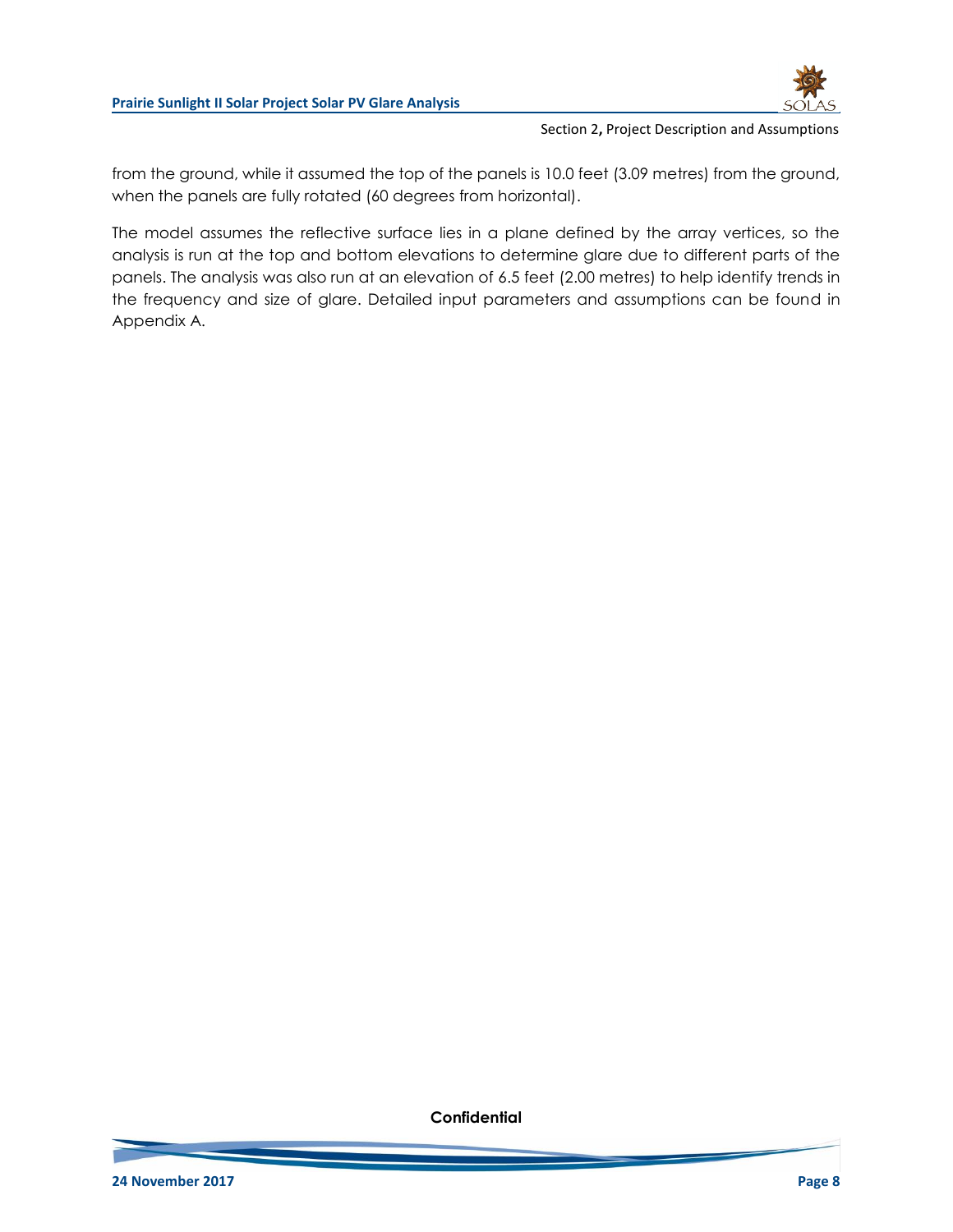

Section 3**,** Glare Regulations and Receptors

# **3 GLARE REGULATIONS AND RECEPTORS**

At the time of writing, there are no Canadian federal, provincial or municipal regulations or requirements regarding glare from solar projects. In the United States, the Federal Aviation Administration stipulates that any glare along an aircraft's flight landing path must have a low potential of producing after-image4. Glare outside of 50 degrees of the pilot's line of sight is not considered a risk.

Solas selected multiple observation points to assess the potential glare on nearby facilities, services, and vehicle routes. Solas selected observation points at nearby services, including the Vauxhall Airport. Roadway intersections were also identified as locations that could be subject to risk due to glare. Solas evaluated observation points for residences and facilities at an elevation of six feet above ground level to mimic a person standing at a window. Solas evaluated observation points on roads at an elevation of four feet to mimic a driver sitting in a small truck or passenger vehicle. Solas modelled flight paths to simulate the descent of an airplane starting two miles from the runway.

Solas analyzed the potential for glare at the observation points and flight paths shown in [Figure 3.](#page-10-0) Flight paths were identified as being from the ends of the runway.

<sup>4</sup> https://www.federalregister.gov/documents/2013/10/23/2013-24729/interim-policy-faa-review-of-solarenergy-system-projects-on-federally-obligated-airports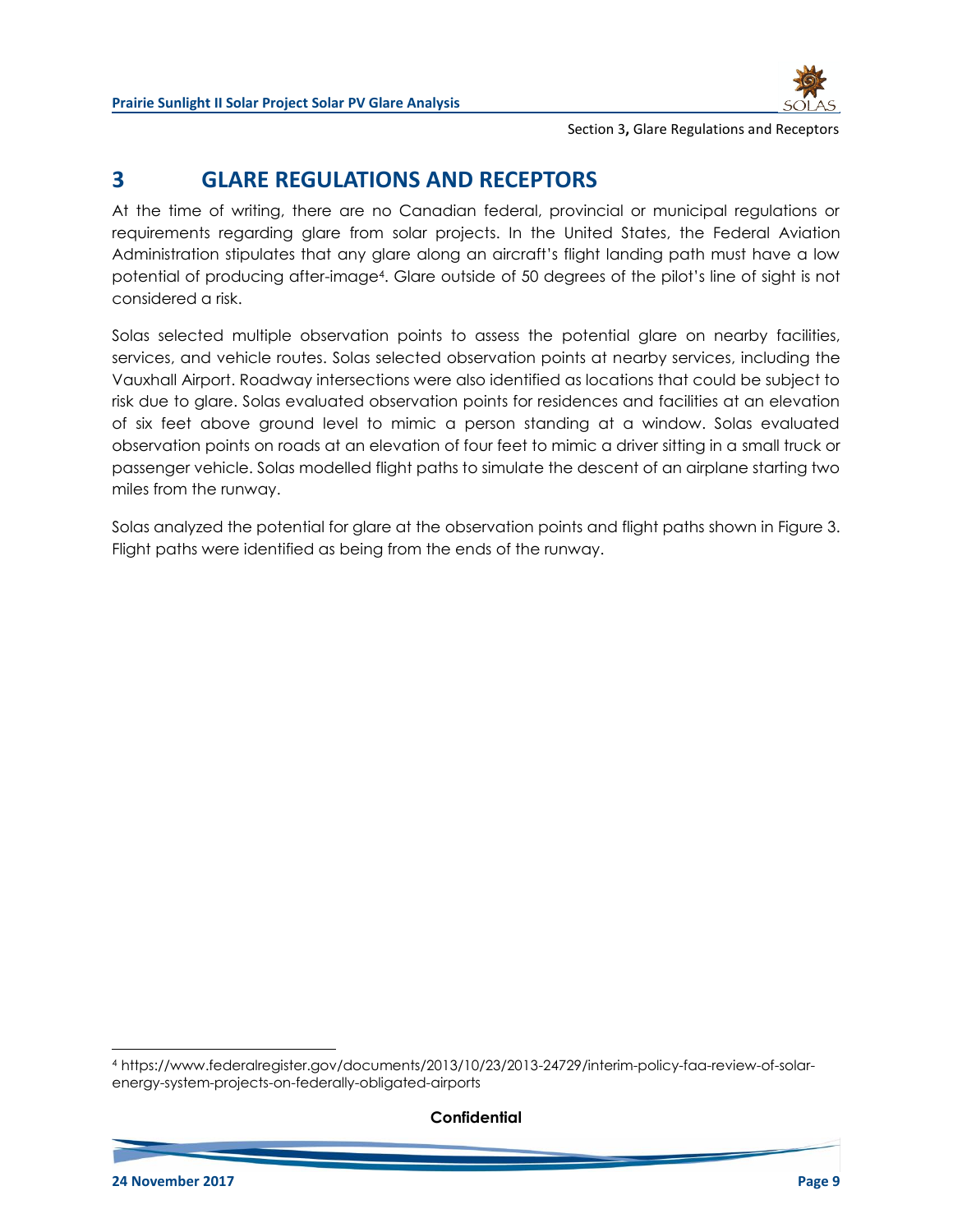

#### Section 3**,** Glare Regulations and Receptors



#### <span id="page-10-0"></span>*Figure 3: Prairie Sunlight II Solar Array with Observation Points 1-6, and Flight Paths 1 and 2*

[Table 1](#page-11-0) lists the observation points used in the analysis and describes the number of vehicles travelling at the intersection between Veterans Memorial Highway, Highway 875, and Township Road 122, as identified by Alberta Transportation.<sup>5</sup>

**Confidential**

<sup>5</sup> http://www.transportation.alberta.ca/mapping/2015/TM/00119090.pdf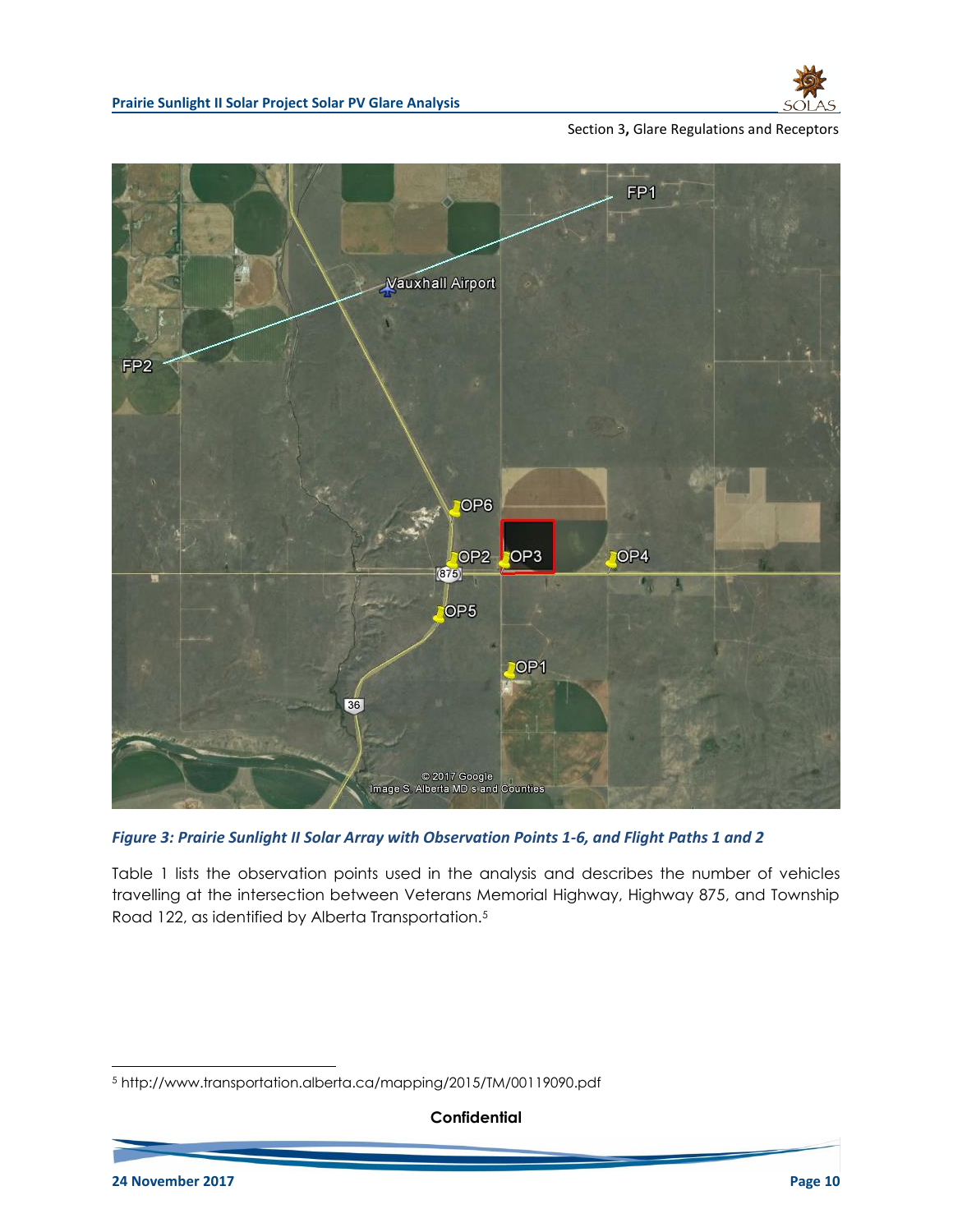

#### Section 3**,** Glare Regulations and Receptors

| Observation<br>Point/Flight Path | Location                     | <b>Notes</b>                            |
|----------------------------------|------------------------------|-----------------------------------------|
| OP <sub>1</sub>                  | Facility                     |                                         |
| OP <sub>2</sub>                  | Hwy 36, 875, & Twp<br>Rd 122 | Expected average 2,530 vehicles per day |
| OP <sub>3</sub>                  | Hwy 875 & Rge Rd<br>160      | Expected average 350 vehicles per day   |
| OP4                              | Hwy 875 & Rge Rd<br>55       | Expected average 350 vehicles per day   |
| OP <sub>5</sub>                  | Veterans Memorial<br>Highway | Expected average 2,410 vehicles per day |
| OP <sub>6</sub>                  | Veterans Memorial<br>Highway | Expected average 2,240 vehicles per day |
| FP1                              | Vauxhall Airport             | Westbound descent                       |
| FP <sub>2</sub>                  | <b>Vauxhall Airport</b>      | Eastbound descent                       |

### <span id="page-11-0"></span>*Table 1: Description of Observation Points and Flight Paths*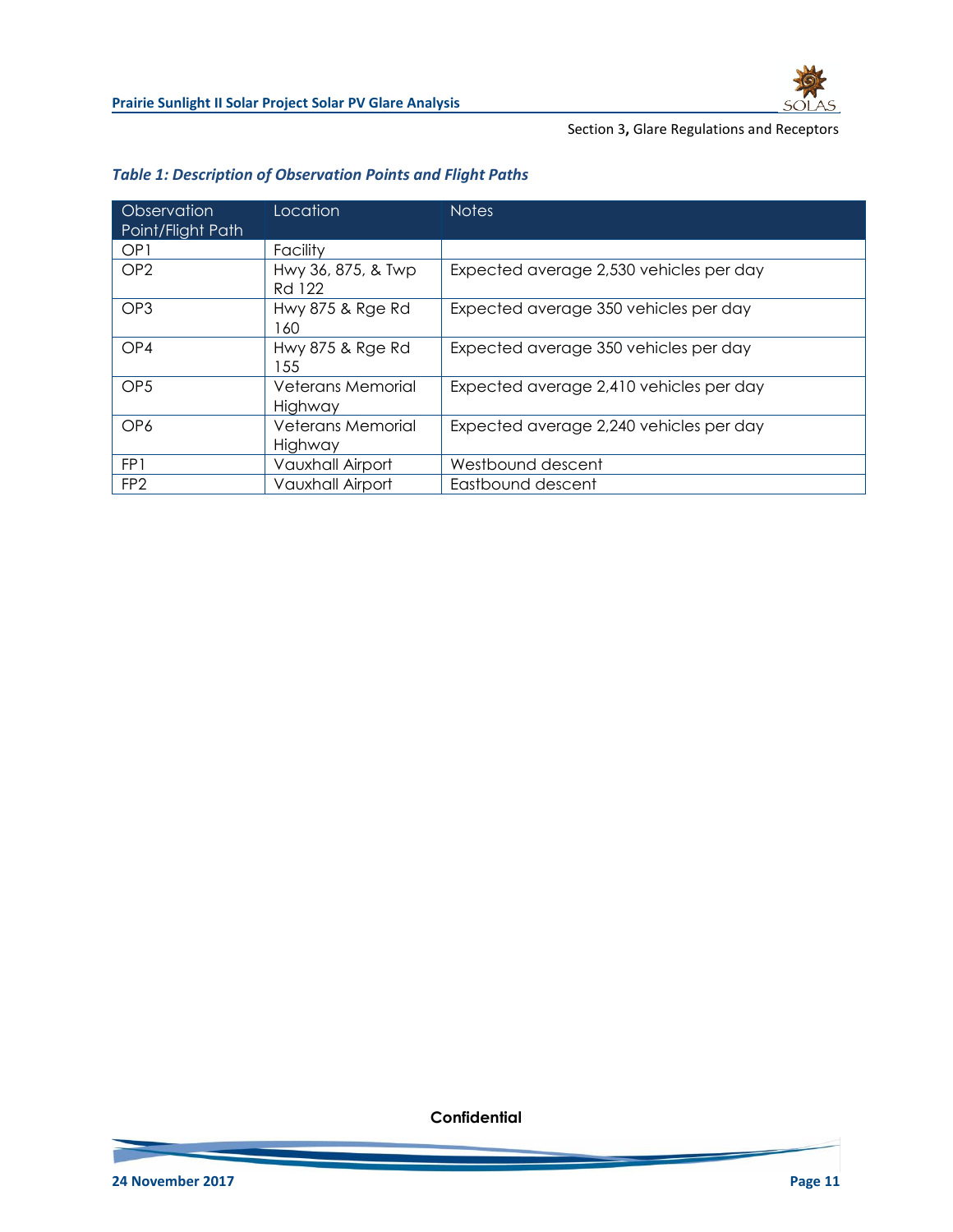

Section 4**,** Glare Prediction Method

# **4 GLARE PREDICTION METHOD**

The impact of glare depends on the interaction between the position of the sun, the tilt of the solar panels, the reflectivity of the panels' surface, the size of the project, and the relative location of the driving path or the observer. Solas did not consider the screening effect from existing or proposed hedgerows or other objects in this evaluation.

The sun's position is described using the angle of elevation and solar azimuth. The angle of elevation is described as the angle between the horizon and the centre of the sun. The azimuth is measured as the angle from true north in a clockwise direction.

Solas performed the glare analysis using the Forge Solar Glare Gauge<sup>6</sup> software tool. This tool uses project inputs and solar positioning calculations to determine if glare will occur at identified observation points. If glare is found, the tool calculates the retinal irradiance (brightness) and subtended angle (size divided by distance) of the glare source. These two factors predict ocular hazards ranging from temporary after-image to retinal burn. Minor topographic features are not always identified in Glare Gauge, as the topographic contours are based on information from Google Earth.

"Green" rated glare indicates a low potential for after-image, while "yellow" rated glare indicates the potential for after-image exists, and "red" rated glare indicates the potential for retinal damage. Glare that is beyond 50 degrees from a driver's line-of-sight does not constitute a safety hazard.<sup>7</sup>

The amount of light reflected by a solar panel depends on the angle of incidence of the sunlight on the panel as illustrated in [Figure 4.](#page-12-0)



<span id="page-12-0"></span>*Figure 4: Reflected Light and Angle of Incidence*

**Confidential**

<sup>6</sup> Copyright, Sims Industries, 2015

<sup>7</sup> SGHAT\_Users\_Manual\_v2-F.pdf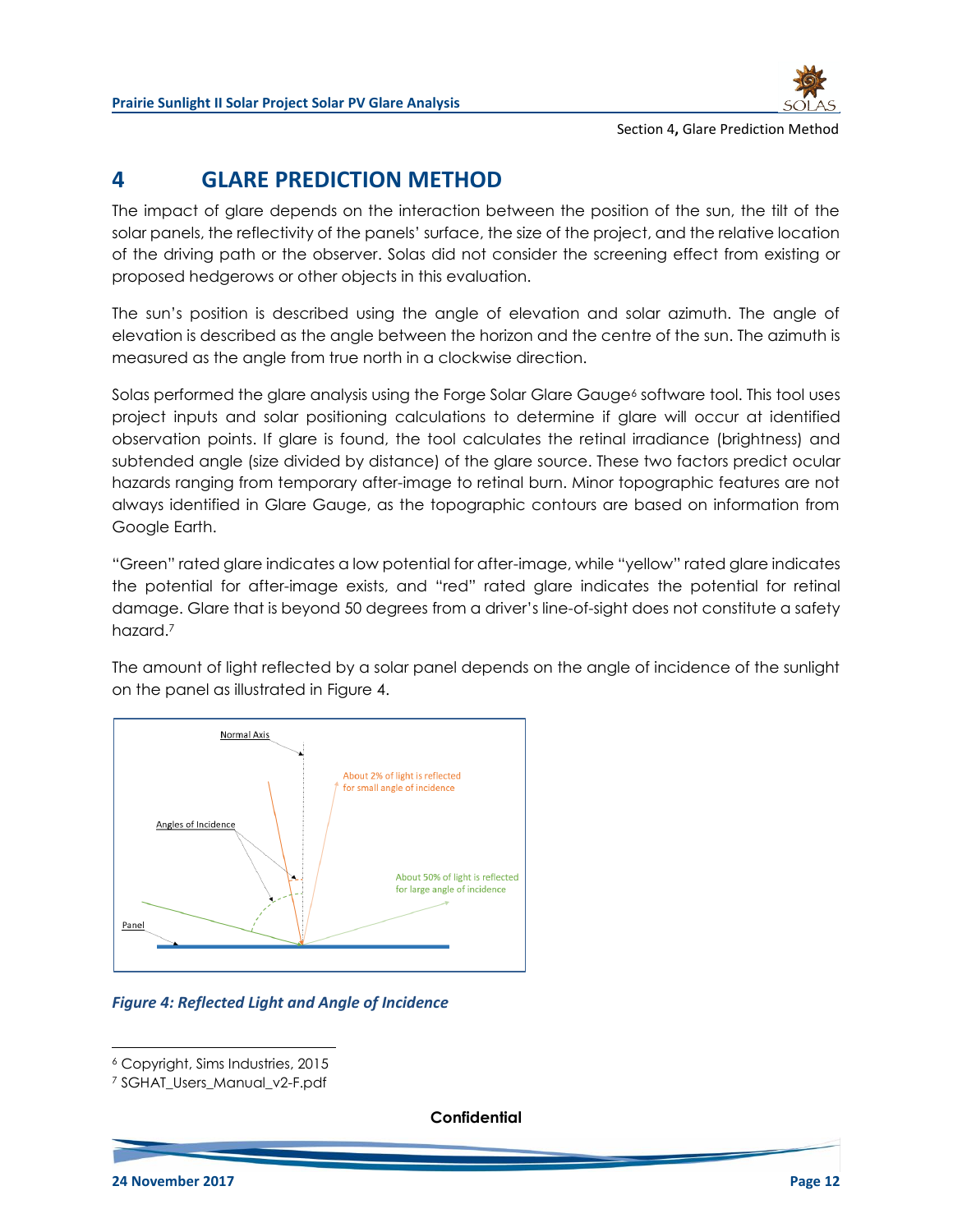Section 4**,** Glare Prediction Method

On average, a solar panel reflects approximately 10 percent of sunlight<sup>8</sup>, which is about the same as open water<sup>9</sup>. Anti-reflection coating on the solar panel can reduce the reflection to one to two percent on average. The software models the reflectivity for each angle of incidence based on experiments Sandia National Laboratories performed for a variety of different panel constructions <sup>10</sup>. Very little light is reflected when the sun is nearly perpendicular to the panel, but much more light is reflected when the sun is at a shallow angle to the panel.

The software uses an interactive Google map. Solas uses Google maps to define the location and size of the PV arrays, characteristics of the PV array, and position of observers.

#### **Confidential**

<sup>8</sup> Lasnier and Ang, 1990, Photovoltaic Engineering Handbook. Taylor & Francis, New York.

<sup>9</sup> US EPA, 2013, AERSURFACE User's guide, EPA-454/B-08-001.

<sup>&</sup>lt;sup>10</sup> Sandia National Laboratories, 2014, Solar Glare Hazard Analysis Tool (SGHAT) User's Manual v. 2F, Appendix E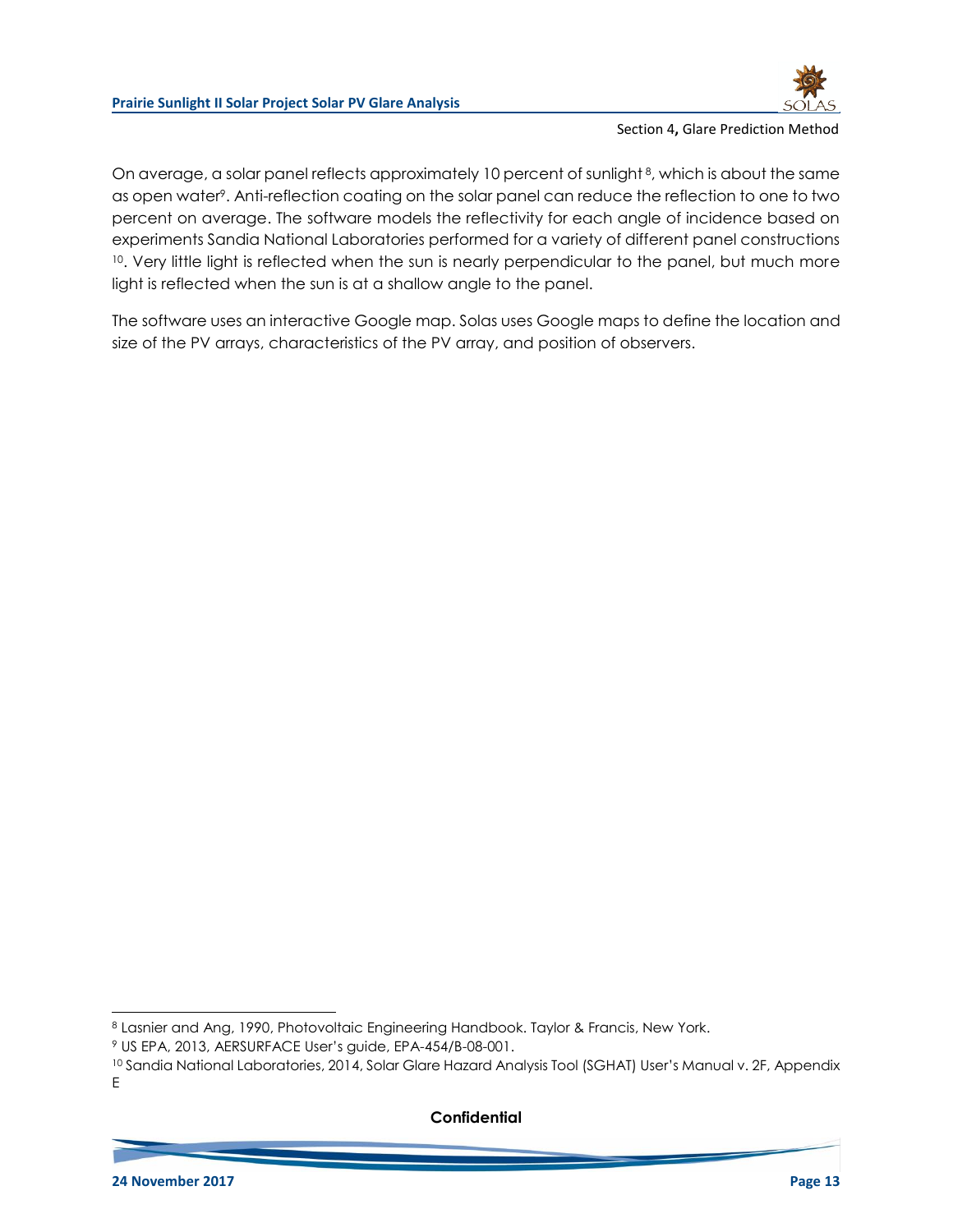

Section 5**,** Results of the Analysis

# **5 RESULTS OF THE ANALYSIS**

Given the parameters and assumptions listed in Appendix A, it is predicted that the Prairie Sunlight II Solar Project array will not produce glare at any hazard level at any height for the observation points or flight paths evaluated.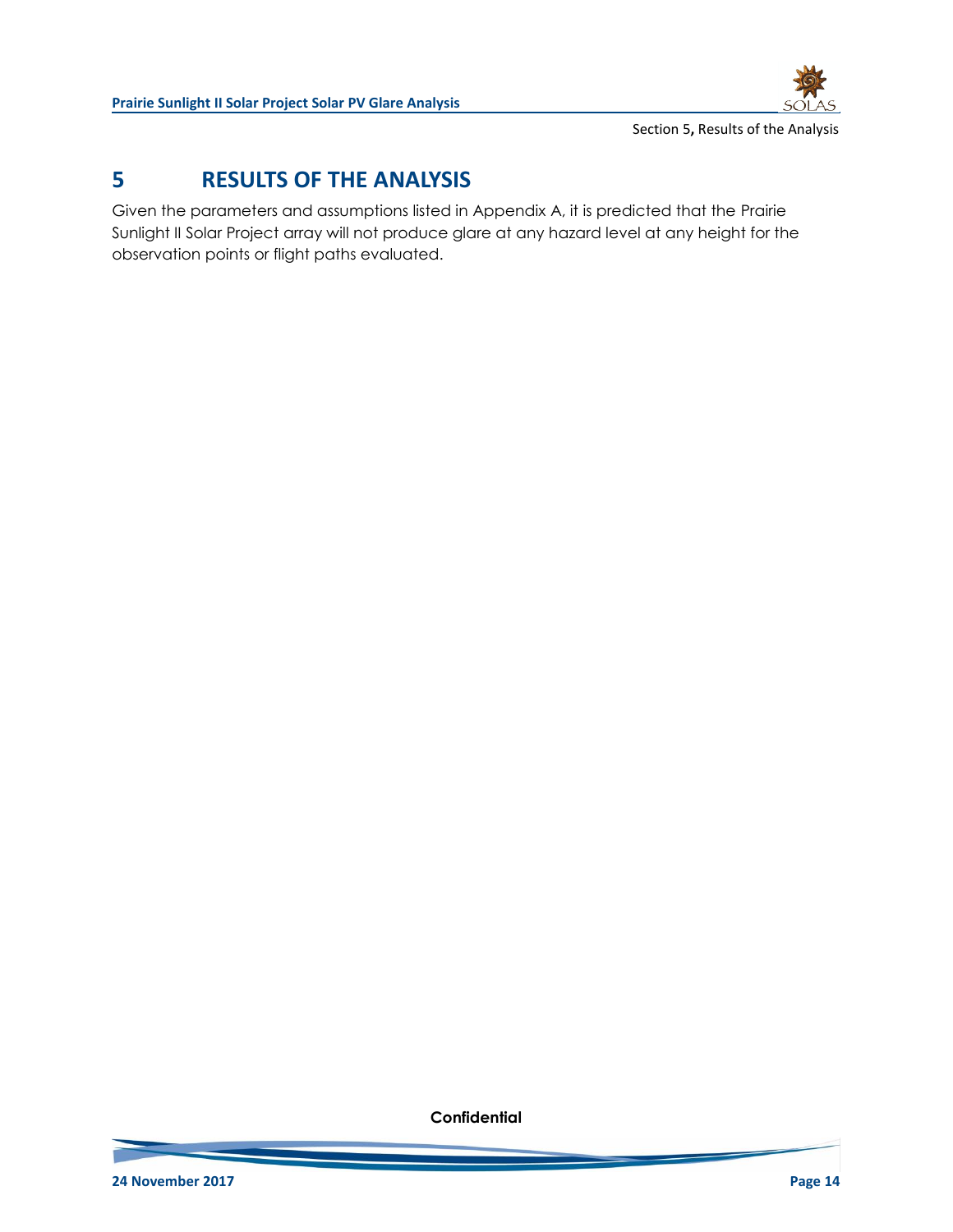

Section 6**,** Conclusions and Discussion

# **6 CONCLUSIONS AND DISCUSSION**

The results of the analysis of the Project indicate that, based on the assumptions used, there will not be any hazard due to glare at any of the observation points evaluated. Drivers on Highway 36, Highway 875, and Township Road 122 will not be adversely affected by the installation of the Project. Pilots landing at the Vauxhall Airport will not experience any glare from the array.

This analysis is limited in that cloud cover and other obstructions have not been modelled. In addition, any change in grade from that specified will change the results of the analysis.